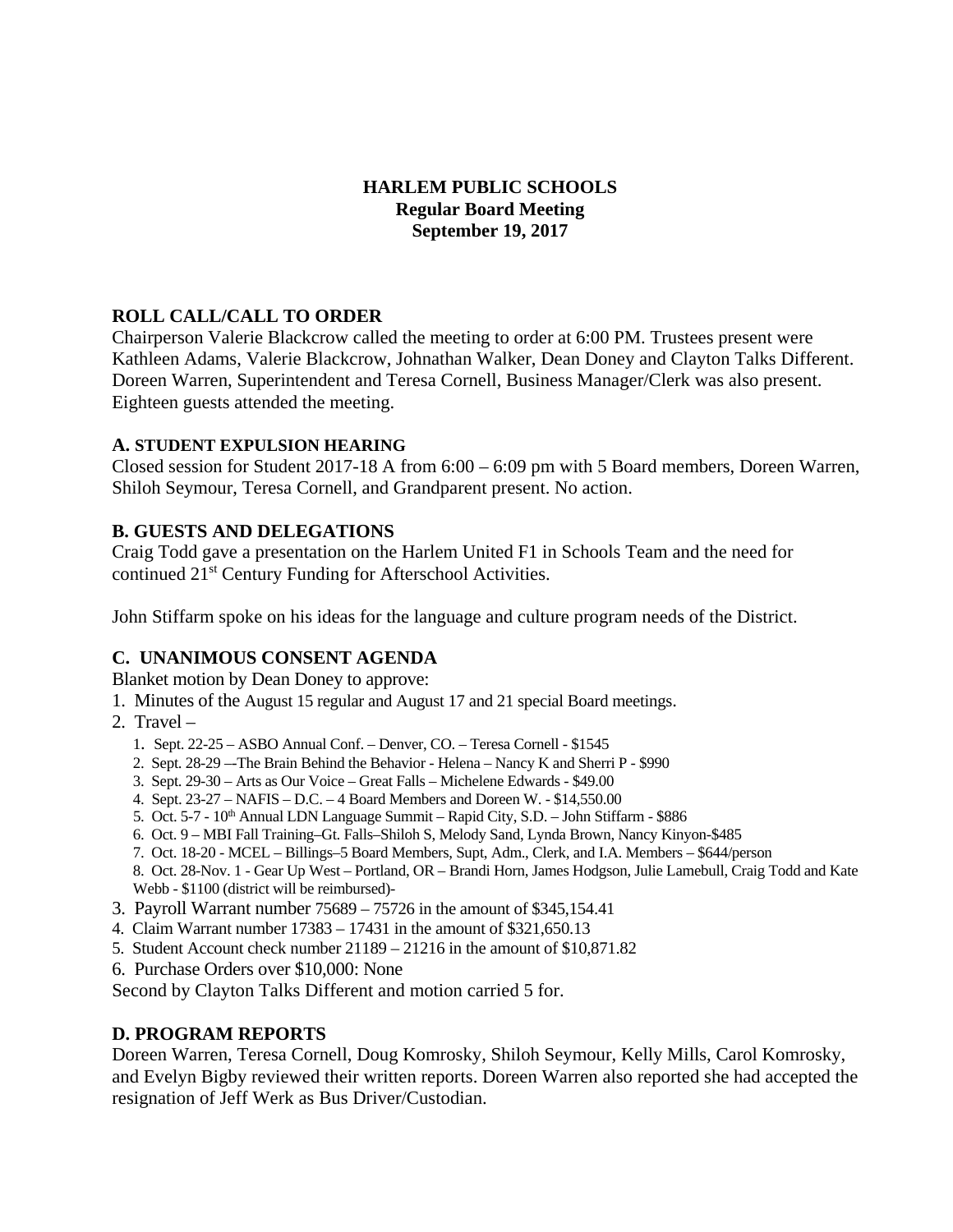Harlem School District #12 Regular Meeting Regular Meeting September 19, 2017

#### **E. 2017-2018 STUDENT ATTENDANCE AGREEMENT**

Motion by Kathleen Adams to approve the following Student Attendance Agreements for SY 2017-18, whose district of choice is Harlem and whose district of residence is Hays/Lodge Pole and Dodson.

Hays: KE, KE, KE, LJ, JC, PH, LP,

Dodson: IB

Second by Clayton Talks Different and motion carried 5 for.

Motion by Kathleen Adams to disapprove the following Student Attendance Agreement for SY 2017-18, whose district of choice is Dodson and whose district of residence is Harlem: KC. Second by Dean Doney and motion carried 5 for.

Motion by Clayton Talks Different to approve the following Student Attendance Agreement for SY 2017-18, whose district of placement is Boulder and whose district of residence is Harlem: LJ. Second by Dean Doney and motion carried 5 for.

#### **F. MOU MONTANA JOB CORPS**

Motion by Johnathan Walker to approve the signing of the Montana Job Corps and Montana School Districts Memorandum of Understanding. Second by Dean Doney and motion carried 5 for.

## **G. BEAR PAW COOPERATIVE RECOMMITMENT**

Motion by Clayton Talks Different to approve and sign the Bear Paw Cooperatives Recommitment to Cooperative. Second by Johnathan Walker and motion carried 5 for.

## **H. ADOPT 2017-18 HANDBOOKS**

Motion by Clayton Talks Different to approve the adoption of the 2017-18 Coaches Handbooks with updated dates. Second by Johnathan Walker and motion carried 5 for.

## **I. SUB/EXTRA HELP LIST APPROVAL**

Motion by Kathleen Adams to approve the sub/extra help/volunteer list of applicants below pending approved background check with the district reserving the right to withdraw the offer based upon the result of the background check and age requirement:

| Monique Doney    | <b>Substitute Teacher</b>                        | \$15.08 |
|------------------|--------------------------------------------------|---------|
| Margo Lewis      | <b>Substitute Teacher</b>                        | \$15.08 |
| Connie Zanto     | <b>Substitute Teacher</b>                        | \$15.08 |
| Desmond Grant    | Substitute Custodian                             | \$13.77 |
| Weslyn Schilling | Substitute Custodian                             | \$13.77 |
|                  | Cloyton Tolly Different and motion corried 5 for |         |

Second by Clayton Talks Different and motion carried 5 for.

#### **J. HIRE 2017-18 JR/SR HIGH ASST. PRINCIPAL**

Motion by Dean Doney to hire James Wood for the Jr/Sr High Asst. Principal for the remainder of 2017-18 school year with days and salary prorated and salary to be negotiated based on a full year of 203 days with the district reserving the right to withdraw the offer based upon the results of the background check. Second by Clayton Talks Different and motion carried 5 for.

## **K. HIRE 2017-18 ELEMENTARY ASST. PRINCIPAL**

Motion by Dean Doney to hire Evelyn Bigby for the Elem. Asst. Principal for the remainder of the SY 2017- 18 school year with days and salary prorated and salary to be negotiated based on a full year of 203 days with the district reserving the right to withdraw the offer based upon the results of the background check. Second by Clayton Talks Different and motion carried 5 for.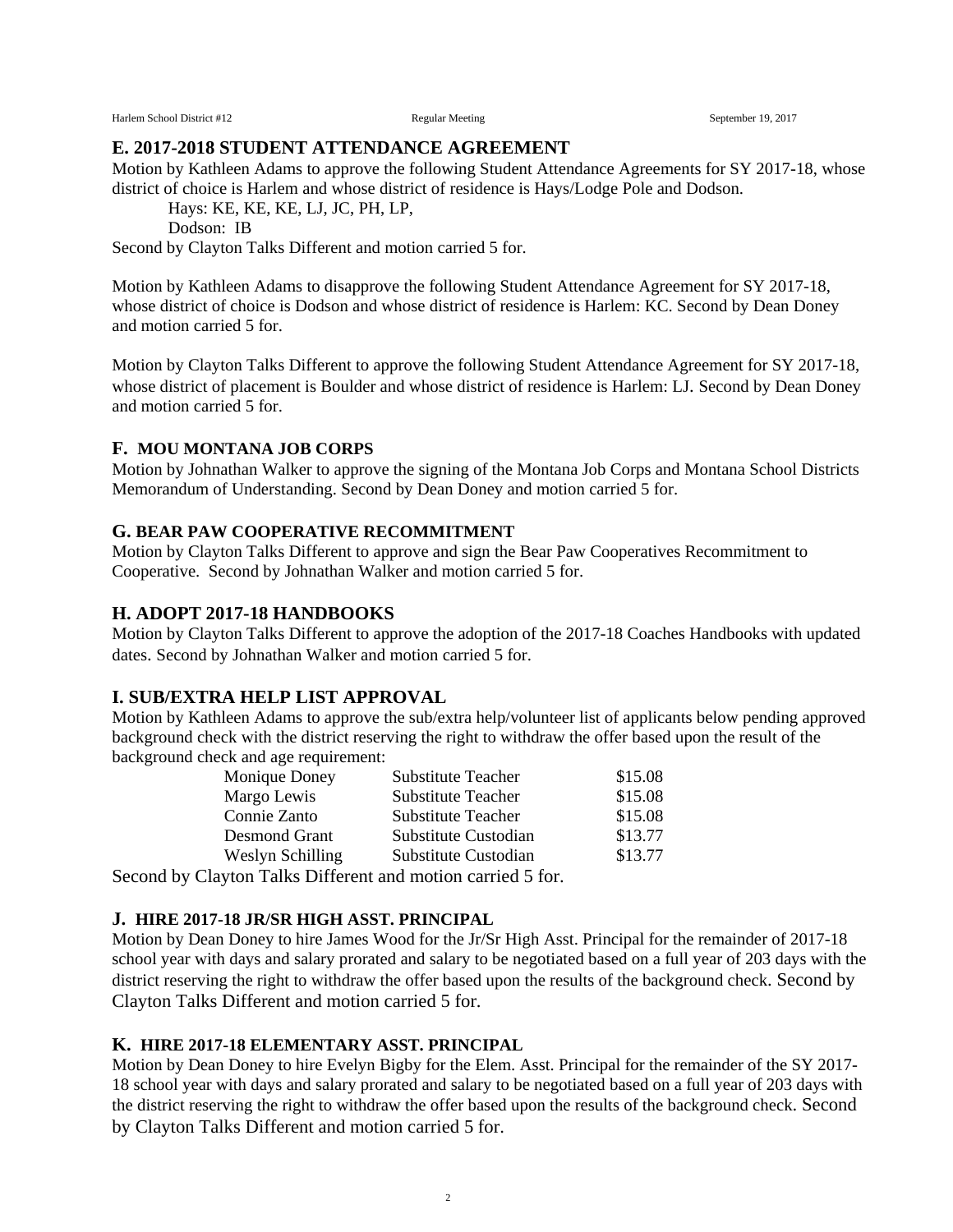#### **L. HIRE 2017-18 MATH TEACHER**

Motion by Clayton Talks Different to hire Stacy Cole, upon receipt of the Emergency Authorization of Employment (MCA 20-4-111) granted by OPI, as the High School Math Teacher for SY 2017-18 per the CBA effective as of the date of authorization, moving salary to teacher's scale and making retroactive to the beginning of the year. Second by Dean Doney and motion carried 5 for.

#### **M. HIRE 2017-18 COACHES / EXTRA-CURRICULAR POSITIONS / MENTOR/MENTEES**

Motion by Dean Doney to add William Blackcrow and Bridgette Shields to the coaching pool. Second by Clayton Talks Different and motion carried 4 for, 1 abstained (Blackcrow).

Motion by Dean Doney to hire William Blackcrow as JH Wrestling coach for 2017-18 SY per the CBA, with the district reserving the right to withdraw the offer based upon the results of the background check. Second by Johnathan Walker and motion carried 4 for, 1 abstained (Blackcrow).

Motion by Clayton Talks Different to hire Bridgette Shields as JH Volleyball coach for 2017-18 SY per the CBA, retroactive to her start day of 9-9-17, with the district reserving the right to withdraw the offer based upon the results of the background check. Second by Johnathan Walker and motion carried 5 for.

|                                                                     | Motion by Clayton Talks Different to hire Head Class Advisors for SY 2017-18, as per the CBA: |  |
|---------------------------------------------------------------------|-----------------------------------------------------------------------------------------------|--|
| $7th$ Grade – Eric Murri                                            | $10th$ Grade – Bonnie Nessler/Crystal Doney                                                   |  |
| $8th$ Grade – Debra Ferris                                          | $11th$ Grade – Eleanor Doucette                                                               |  |
| $9th$ Grade – Lyle Faulkinberry 12 <sup>th</sup> Grade – Craig Todd |                                                                                               |  |
| Second by Johnathan Walker and motion carried 5 for.                |                                                                                               |  |

Motion by Kathleen Adams to hire Jr. Class Sponsors, as per the CBA: Jack Young, Kim Faulkinberry, and Andrea Hetland. Second by Johnathan Walker and motion carried 5 for.

Motion by Clayton Talks Different to hire Club Advisors for SY 2017-18, as per the CBA: TSA – Craig Todd Pep Band – Dan Owens FCCLA – Melissa Henry Chorus – Dan Owens FFA – Rod Donahue Annual – Hope Speakthunder National Honor Society – Crystal Doney Second by Dean Doney and motion carried 5 for.

Motion by Johnathan Walker to hire Title IX Coordinators for SY 2017-18, as per the CBA: Shiloh Seymour – Elementary Doug Komrosky – Jr/Sr High School Second by Dean Doney and motion carried 5 for.

Motion by Dean Doney to hire Mentor/Mentees for SY 2017-18, as per the CBA: Elementary Lynda Brown Kori Kindle Kim Cornell Kristen Landre

Jr/Sr High Donna Barber/Schneider Melissa Henry Jack Young Erica Collins Crystal Doney Andrea Hetland Second by Clayton Talks Different and motion carried 5 for.